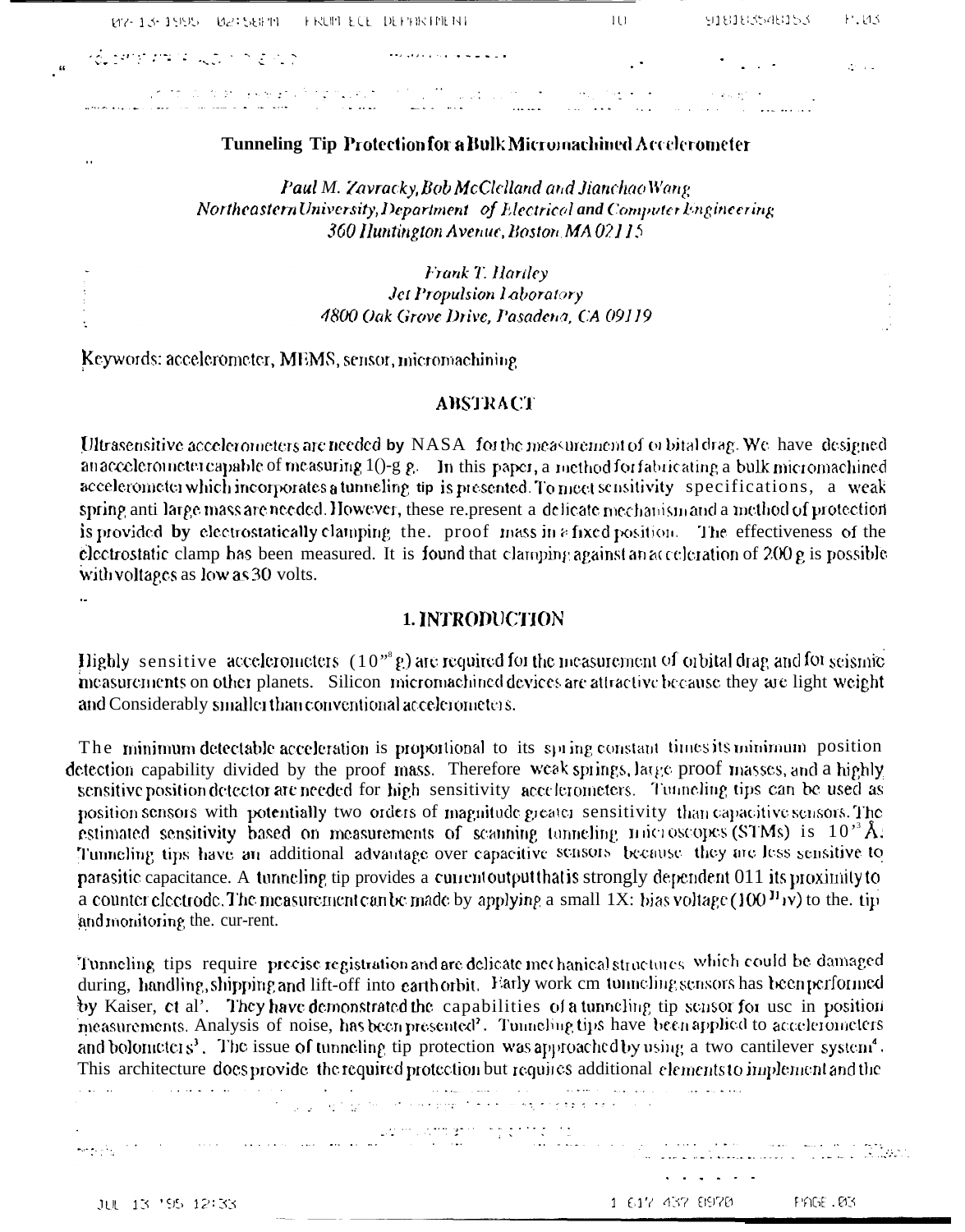| ANY 13 1995 ANISAN'I HEALTH ECE DEFERTMENT                                                                                                |                                                             | $\mathbf{H}$ | 918183548153 — P.04                                                                                             |
|-------------------------------------------------------------------------------------------------------------------------------------------|-------------------------------------------------------------|--------------|-----------------------------------------------------------------------------------------------------------------|
| the company of the company of the company of the company of the company of the company of                                                 |                                                             |              | the contract of the contract of the contract of the contract of the contract of the contract of the contract of |
| $\mathcal{L}^{\mathcal{L}}(\mathcal{L}^{\mathcal{L}})$ and $\mathcal{L}^{\mathcal{L}}(\mathcal{L}^{\mathcal{L}})$ . The contribution<br>. | the control of the control of the control of the control of |              |                                                                                                                 |

resonance and positioning of two separate cantilevers n just be considered. In this paper, we discuss a simple solut ion to this problem which involves the use of electrostatic clamping to secure the moving parts.

# 2. DESIGN

For higher Sensitivity, a large proof mass is required. This suggests the use of bulk micromachining to fabricate the devices. To meet the sensitivity specification of  $\tilde{10}$  g, the ratio of the spring constant to the S<sub>3</sub>N<sub>4</sub>/Ct/SlO<sub>2</sub>/Ct/Au

poof mass of the accelerometer needed is 10  $\sqrt[3]{\sec^2}$ . The proof mass in our accelerometer is 10 num on a side and approximately .8 mm thick with a total mass of approximately  $2x$  O<sup>d</sup>Kg. There fore, the required spring constant is 2.  $nN/n$ . To achieve such a low spring constant, eight 10 mm long springs, 100 µm wide and 25 Alm thick are used.

In Figure 1, a cross-section of the accelerometer is shown. It consists of four bulk micromachined dice<sup>5</sup>. Two dice form a proof mass and spring system. The proof mass is one square centimeter in area. A third die contains a tunneling tip and four quadrature electrostatic field plates. The tip is anisotropically etched in silicon and is designed to be flush with the surface of the wafer. The fourth die contains a single electrode which is used both for controlling the position of The proof mass and for electrostatically clamping the proof mass away from the tip.

. Among the considerations in the design of a spring system are its cross-axis sensitivity and spurious resonance modes. The unique design shown in figure 2 was conceived to provide a low spring constant in the measurement direction and a high spring constant for transverse and lateral Four individual folded springs are modes. combined together to support the proof mass at four central points. Each spring is folded into three sections. Two sections are 5 mm in length and one section is 10 mm. Moving around the Exempliery of the proof mass, it will be observed that the short sections of two consecutive, folded springs ate connected at a *corner tie*. Therefore there are two *inner corner ties* diagonally across

from cach other and near the proof mass.

 $\mathcal{O}(\log{2\pi})$  and the contract of the second second second



SI<sub>3</sub>N<sub>4</sub>/Cr/SIO<sub>2</sub> Figure 1. Cross-section of an assembled accelerometer.



Figure 2. Top view 01 proof mass die showing folded spring desian.

1 6 1 7 4 3 7 8 9 7 0

**FAGE** 

04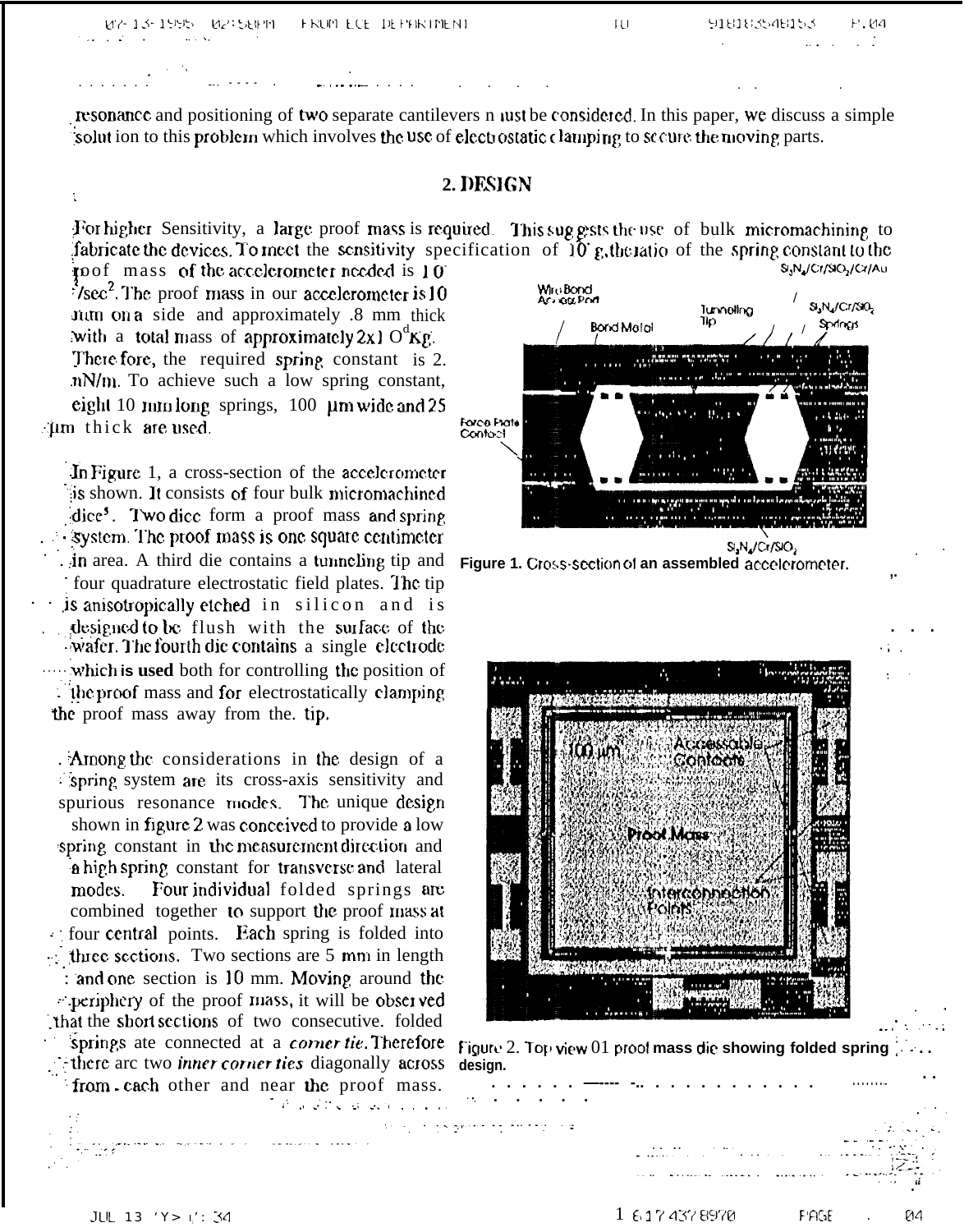$|U|$ 918183548153  $P.05$ FRUM ECE DEPARTMENT 07-13-1995 02:59PM radh Bir  $\mathcal{A}_{\mathcal{A}}$  , and

Similarly, the outer short sections are also tied together. These are located diagonally across from each other and occupied the corners of the devices left vacant by the *inner comer ties*. The short sections of the springs will only deflect approximately 1/8 as much as the longer sections and therefore only fractionally contribute to the spring constant. Their main purpose is to stiffer the device against rotation and cross axis response, however, they will also stiffen the desired mode. somewhat. A scale model of the spring system has been constructed and used to demonstrate its performance character kits. The following table summarizes the "results of calculated modes for the. spring-mass system.

A second feature worth noting is that the pa mass is designed to be in contact with the tip when in its neutral position. This provides two important bent.fits. First, it is observed that 'moving the proof mass out of plane and applying a cross-axis acceleration will cause the proof mass to experience a rotation and a translation along its sensitive axis. In other words, an out of plane proof mass has a greater Cross-axis sensitivity. The second benefit is related to thermal expansion. In the scheme shown with all components fabricate.d in silicon, the thermal sensitivity of the device is

| Mode       | <b>Resonant Frequency</b> |    |     |
|------------|---------------------------|----|-----|
| Axial      | 10HZ                      |    |     |
| Roll/Pitch | 450112                    |    |     |
| Lateral    | 3300                      |    | Hz  |
| Yaw        | 5800                      | Hz | ЦÝ. |

directly proportion to the gap between the proof mass and the tip. Setting the gap to zero eliminates the largest source of thermal sensitivity. in practice, curvature in the bonded dice contribute to a variance in the gap. We anticipate about a 200 nm variance based on wafer surface measurements.

### 3. Fabrication

Nis to the last the citter pape. Do trevillable arrangement of

Figure 1 shows a cross-section of the assembled device. The whole proof mass is composed of two

Figure 3. SEM micrograph of a flat top tunneling tip. cleaned and bonded together cutectically.

cutectically bonded dice. The dice are identical. Oxidized wafers are double sided aligned to define alignment marks on both sides of the wafer. Silicon nitride is deposited and patterned to define the deep backside KOH etch. Comer compensation is employed. The back side etch ". continues until the remaining diaphragm is  $25$ microns thick. This is a timed etch and no dopant stop is used thereby minimizing stress in the springs. The wafer is stripped back to silicon and **recoated** with silicon nitride. TiW/Au is deposited on the front side and patterned appropriately. The wafers are repatterned to the spring mask and subjected to a deep plasma etch which releases" both the springs and the dice. Individual die are

JUL 13 '95 12:35

1 617 437 8970

**PAGE.05**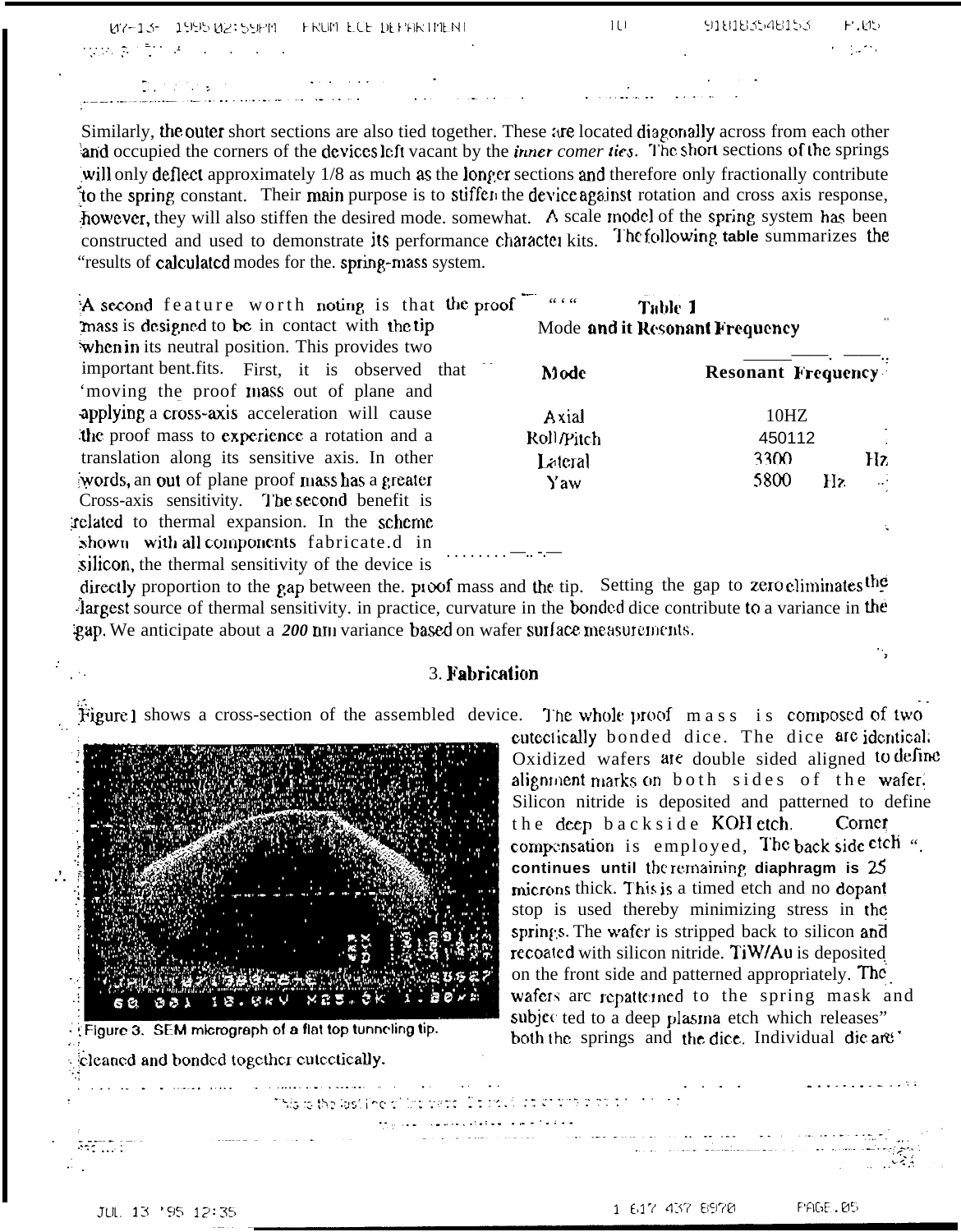MY-13-1995 03:00 M FRUMECEDEPARTMENT しょうかる かいか

The tip wafers undergo a similar initial process. A deep cut is used for die separation purposes The tip is created by a sequence of dry anisotropic wet etch steps which result in a flat topped tip in a well (see Figure 3). The tip height is equal to the depth of the well. Grooves are also provided for a eutectic bond ring. These **needed** to obtain a surface referenced bond. A two metal system is employed (see detail in **Figure 4).** The bottom metal is Chromium which is deposited by sputtering and patterned lithographically. It is covered with an LTO "deposition. The LTO is patterned to open vias to the first metal and clear the tip. TiW/Au is then . deposited and patterned, The tip is coated with , TiW/Au during this operation. Finally, the ., eutectic bonding material is deposited. We have experimented with In/Au. In/Cu. Au/Ge and

: Al/Ge alloys. Au/Ge is preferred.



Figure 5. Top view and soction of force plate die.

and lare

918183548153

 $P.06$ 

Figure 4. Top view and sections of tho tip dlo.

IU

The force plate is c reated by essentially the same process as the tip wafer. Its cross-section is shown in figure 5. Here, the LTO layer is only soo nin thick. This layer is used to prevent the proof mass from shorting to the force plate. Again, a two metal process is used, where the second TiW/Au deposition patterns the bond regions and the wire bond pads. A cutectic alloy is deposited and patterned to complete this die.

The dice are assembled individually using eutectic alloy bonding. This bonding is the subject of another paper in this conference<sup>6</sup>. After assembly, " die are mounted in the package shown in figure 6 using conductive epoxy. The gold wire is epoxy bonded to the bone [pads and package leads. The package is mounted in a special I y design  $Zero$ insertion force holder which is mounted on a pc board.

## 4. MEASUREMENTS

In this work, we show that electrostatic clamping is an effective tool for protecting the accelerometer during lift-off. This was done using the following test procedure. A test station (Figure 7) was assembled which consists of a mount-fey the circuit board shown in Figure 6, and a micrometer with a non-rotating spindle. A

|                                                                                                  | A SAN DI MARKA A SAN DI MANJINI NA MANJINI NA KAOMINI NA KUWA MTO NA MATAO NA MANJINI NA MANJINI NA MATINI NA M<br>i megyik keredettek elő kereszte. De melletek a tarálló is elő elő elő                                     |           |        |
|--------------------------------------------------------------------------------------------------|-------------------------------------------------------------------------------------------------------------------------------------------------------------------------------------------------------------------------------|-----------|--------|
|                                                                                                  | $\sim$ $\Delta$ , $\sim$ $\pm$ $\sim$ $\pm$ $\omega$ $\approx$ $\sim$ $\sim$ $\sim$ $\sim$ $\sim$ $\sim$                                                                                                                      |           |        |
| $\mathcal{L}_{\text{max}}$ , where $\mathcal{L}_{\text{max}}$ , where $\mathcal{L}_{\text{max}}$ | and the companion of the companion of the companion of the companion of the companion of the companion of the companion of the companion of the companion of the companion of the companion of the companion of the companion | $\bullet$ | mates. |
|                                                                                                  |                                                                                                                                                                                                                               |           |        |

 $\mathbb{C}$ 

 $\ddotsc$ 

**PAGE, 06**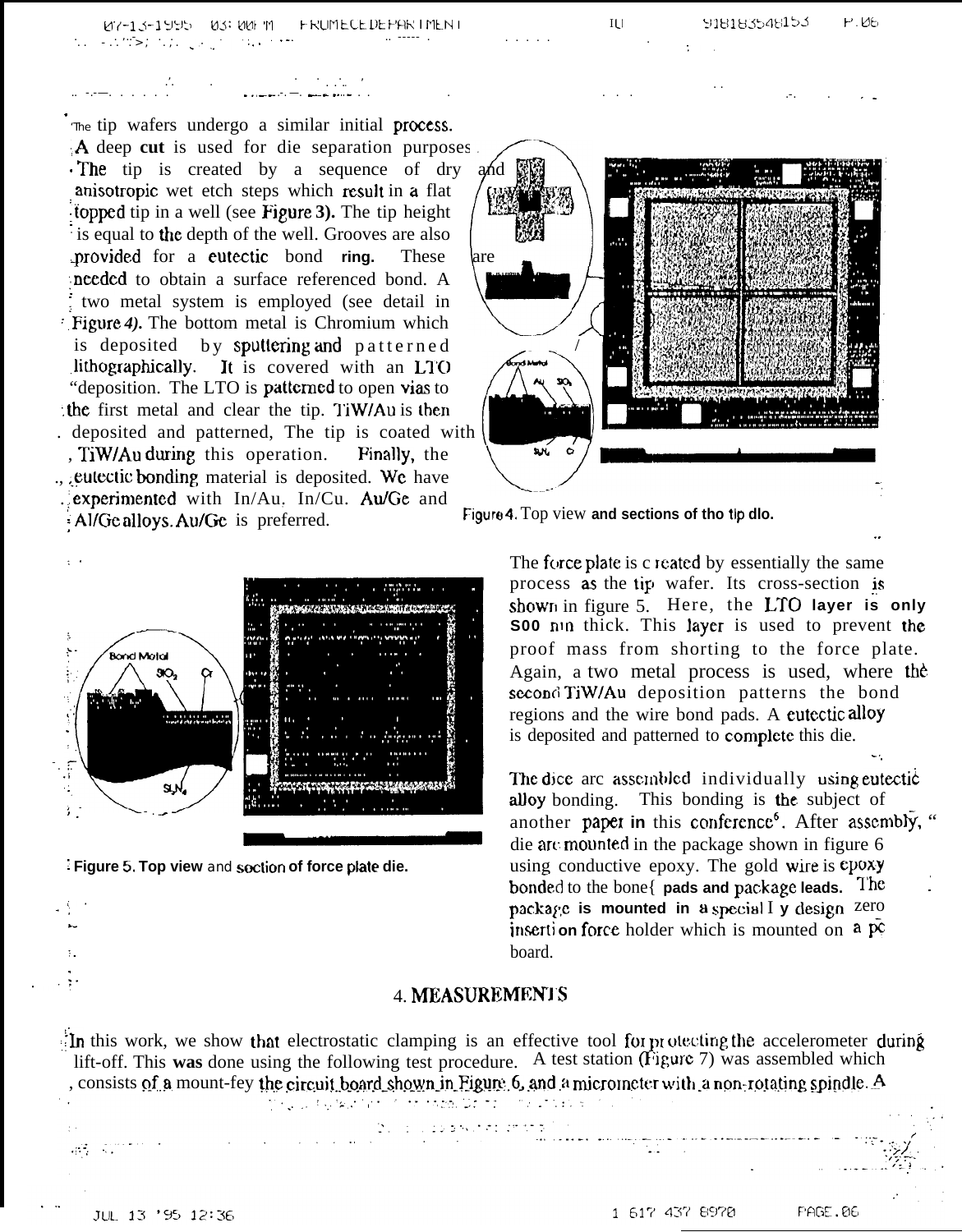| U7-13-1995 U3:01PM FRUM ECE DEPARTMENT |                              |                                                                                             | $\mathbf{H}$                                                                                                   | -918183548153 P. <i>07</i>                  |  |
|----------------------------------------|------------------------------|---------------------------------------------------------------------------------------------|----------------------------------------------------------------------------------------------------------------|---------------------------------------------|--|
| IMOON, GRIE MANUSUR KII ISHE 61.       |                              | $\mathcal{L}$ , and the constraints of the constraints of the contribution of $\mathcal{L}$ |                                                                                                                | 이 주장에 대한 이번에 이번 이 일이 없는 것이 없는 것이 좋아한 것이 없다. |  |
|                                        | こうかんせいひんそうかた ウィッシュ・シー アンファイン |                                                                                             | a series and the series of the series of the series of the series of the series of the series of the series of |                                             |  |

device, consisting of a force plate and a proof mass is assembled and packaged and clamped electrostatically. A hook is glued to the center of the proof mass using epoxy. A weight with an axial eye-screw is set on the , spindle such that the eye is placed over the hook but not supported by the hook.

 $~\gamma$ An HP 4277A capacitance bridge is used to monitor the capacitance between the proof mass and the force plate. It contains a built-in DC bias supply which is used to apply an electrostatic field between the proof mass and force plate during the test. The bias is initially adjusted to a high voltage. The spindle is lowered



**Figure 7. The test fixture used to measure the the interprete of tho electrostatic force.**<br> *.* 

$$
F_c = \frac{\varepsilon_{ox} A \cdot V^2}{2 \cdot d_{ox}^2}.
$$

. . **:Whcre**

;<br>: : : **."-**

 $\ddot{\phantom{a}}$ .

,.

 $\epsilon_{ox}$  is the diclectric constant (4x8.85 x10<sup> $\mu$ </sup>Newtons/Volt<sup>2</sup>),

A is the area  $(1 \text{ cm}^2)$ ,

- *V* is the applied voltage,
- and  $d_{\alpha}$  is the thickness of the LTO (0.5  $\mu$ m).

~1'his relationship is also plotted in Figure 8. As can be seen, the correlation bctwccn the two is not good, and the voltage to hold the proof mass is greater than **expected.** To account for this variance, we assume that the entire 1 cm<sup>2</sup> surface of the proof mass is not in contact with the force plate, Therefore, the gap really consists of 500 nm of silicon dioxide and some percentage 01 **air.** A gap between the proof mass and the force plate can occur in a number of ways. Particulate in the  $LTO$  layer may hold the proof mass away. Alternatively, if the proof mass is not flat, then it will not be completely in contact with the force

-. . . . . . . . . .

: . . . . . . . . . . . . . .<br>Defensive entre . . . . . . .

until the **proof** mass is supporting the entire weight, The bias voltage is then lowered until the electrostatic force can no longer support the weight and the capacitance decreases as the weight falls.

By varying the weight we can determine the ability of the system to withstand specific acceleration levels. Because the proof mass weighs 0.2 grams, an effective increase of  $1$  g in acceleration is simulated for each  $0.2$ grams of weight added. It is a simple matter co obtain a 200 g simulated acceleration by adding 40 grams of weight, Figure 8 shows the holding voltage as a function of the acceleration. -: ,:

The electrostatic force is given by

**. . . . .**

**. ,: :.. . .**

| التقوي<br>a.                     | $\cdot$ .<br><b>DESTROY</b><br>п | للمتحدث<br>ाग        |                          | .,     |  |
|----------------------------------|----------------------------------|----------------------|--------------------------|--------|--|
|                                  |                                  |                      |                          |        |  |
| .                                | п<br>وبر بيه بي                  | <b>Property</b>      | ┅<br><b>The Second</b>   |        |  |
|                                  | ٠<br>$\cdots$                    |                      | ш                        | m<br>r |  |
| E<br>п                           |                                  | 4<br><b>STATE OF</b> | П<br>4. S. 42            | $-11$  |  |
|                                  |                                  |                      |                          |        |  |
|                                  |                                  |                      | also.<br><b>PERSONAL</b> |        |  |
| والتجاملة                        |                                  |                      |                          |        |  |
|                                  |                                  |                      |                          |        |  |
| is un                            |                                  |                      |                          | .      |  |
| e e comu<br><b>16 4 8 9</b><br>ш | ю                                |                      | <b>Table</b>             |        |  |
|                                  |                                  |                      |                          |        |  |
| ی شونوی و پ                      | <b>ALANDRY</b><br>.<br>٠         |                      |                          |        |  |
|                                  |                                  |                      |                          |        |  |
|                                  |                                  |                      | ш                        |        |  |
| -----                            |                                  | m                    |                          |        |  |
|                                  | . .<br>۰.                        |                      | <b>POULD A</b>           |        |  |
| <b>COLLEGE</b>                   |                                  |                      |                          |        |  |
| <b>MARK MARKET</b>               | -                                |                      |                          |        |  |
|                                  | a.<br>I DA                       |                      | - 1                      |        |  |
|                                  |                                  |                      |                          |        |  |
|                                  | .                                | тп                   |                          |        |  |
|                                  |                                  |                      |                          |        |  |

**Figure** 6. **Photo of an assembled accelerometer** mounted In Its package and to a circuit board.

. .-.. . . . . . . . . . . . . . . . ..-.,..

., **"...,'**

**.-. .. —- .—. -— —- . .. —.-. — . . . . . -.**

,' ;<br>;<br>;

**t ,,.**

.  $\mathcal{L}_{\mathbf{r}}$  . **-.'.**

? ..- . ب<del>م</del> . . . . . .

. .

.,. .,

.,

.,.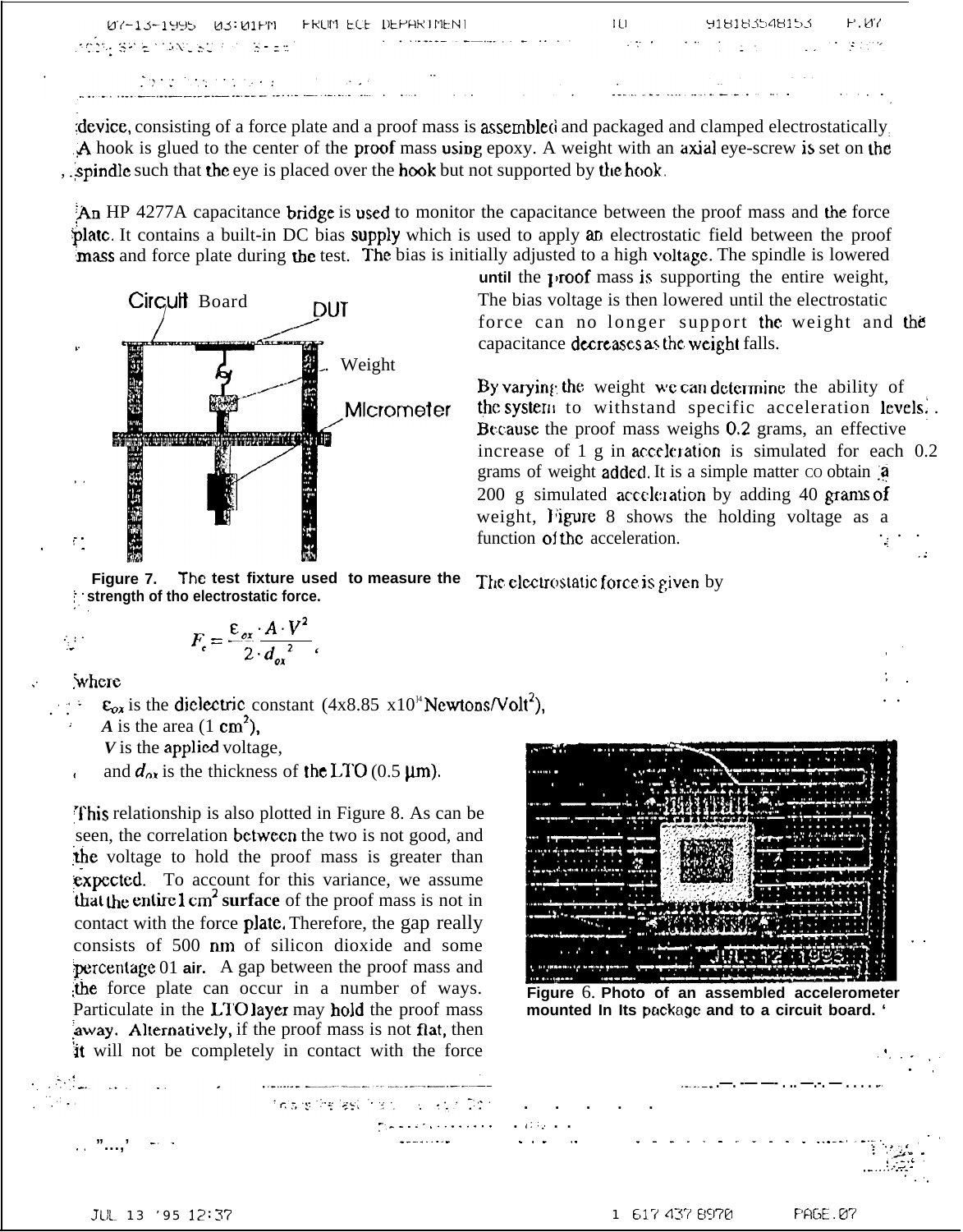| U7-13-1995 US:UZFM FRUM ECE DEPARTMENT                                                                             | $\mathbf{H}$ | 918183548153 P.08                                                                                                                                                           |               |
|--------------------------------------------------------------------------------------------------------------------|--------------|-----------------------------------------------------------------------------------------------------------------------------------------------------------------------------|---------------|
| . <del>.</del><br>a nguyeri sa tangguna ang mga pag-agang                                                          |              | $\mathcal{L}(\mathcal{L}^{\mathcal{L}})$ and $\mathcal{L}(\mathcal{L}^{\mathcal{L}})$ and $\mathcal{L}^{\mathcal{L}}$ are the set of the set of $\mathcal{L}^{\mathcal{L}}$ | $\sim$ $\sim$ |
| the second contract of the second contract of the second contract of the second contract of the second contract of |              |                                                                                                                                                                             |               |

plate. In either case, the nature of the gap can not be known exactly, but in both cases the result of the gap is the addition of a series capacitance. Therefore, we assume a capacitance that is based on parallel plates and has a uniform gap spacing. The relationship given above can then be rewritten as



Figure 8. Experimental and theoretical data showing the maximum achievable acceleration against which the force plate can hold as a function of the Voltage difference between the force ". plate and proof mass.



where

 $\epsilon_{ox}$  is the dielectric constant  $(4 \times 8.85 \times 10^{-14} \text{ Newtons/}$ .  $Volt^2$ ), and

 $d_{air}$  is a weighted average thickness of the air gap.

This is plotted in Figure 8 as well. By adjusting the thickness of the air gap, we can achieve a reasonable fit to the experimental data; '.. These results indicate that there is a thin layer of air or vacuum-. separating the proof mass and force plate whose probable origin is. either particulate in the 1.TO layer or low spatial frequency variations ... in the flatness of the wafers.

In Figure 9. the holding voltage required to withstand accelerations as. high as 1 g is plotted against the weight average thickness of the  $air \rightarrow$ 

gap. The minimum value of about 0.2 volts represents the case of perfectly flat dice in contact with each other, increasing the effective gap increases the required voltage.

#### **5. CONCLUSIONS**

Accelerometers have been fabricated for **ultasenitive** acceleration measurements. To achieve high sensitivity, weak springs and a  $\exists$  tunneling tip have been employed. **These** structures must he protected when the accelerometer is not in use. We have employed electrostatic clamping the **hold** the proof mass in place during transit. Measurements of to holding power of the electrostatic force indicate that with reasonable voltages we can expect to protect the accolorometer from over-range acceleration as high as 200 g. However, the required voltage is greater than anticipated. This has been associated with a gap between the proof mass and the force plate **Fesulting from particulate in the LTO layer or warp** in the  $\bf{water}.$ 

ment the fast insid





JUL 13 '95 12:37

1 617 437 8970

**PAGE.08**